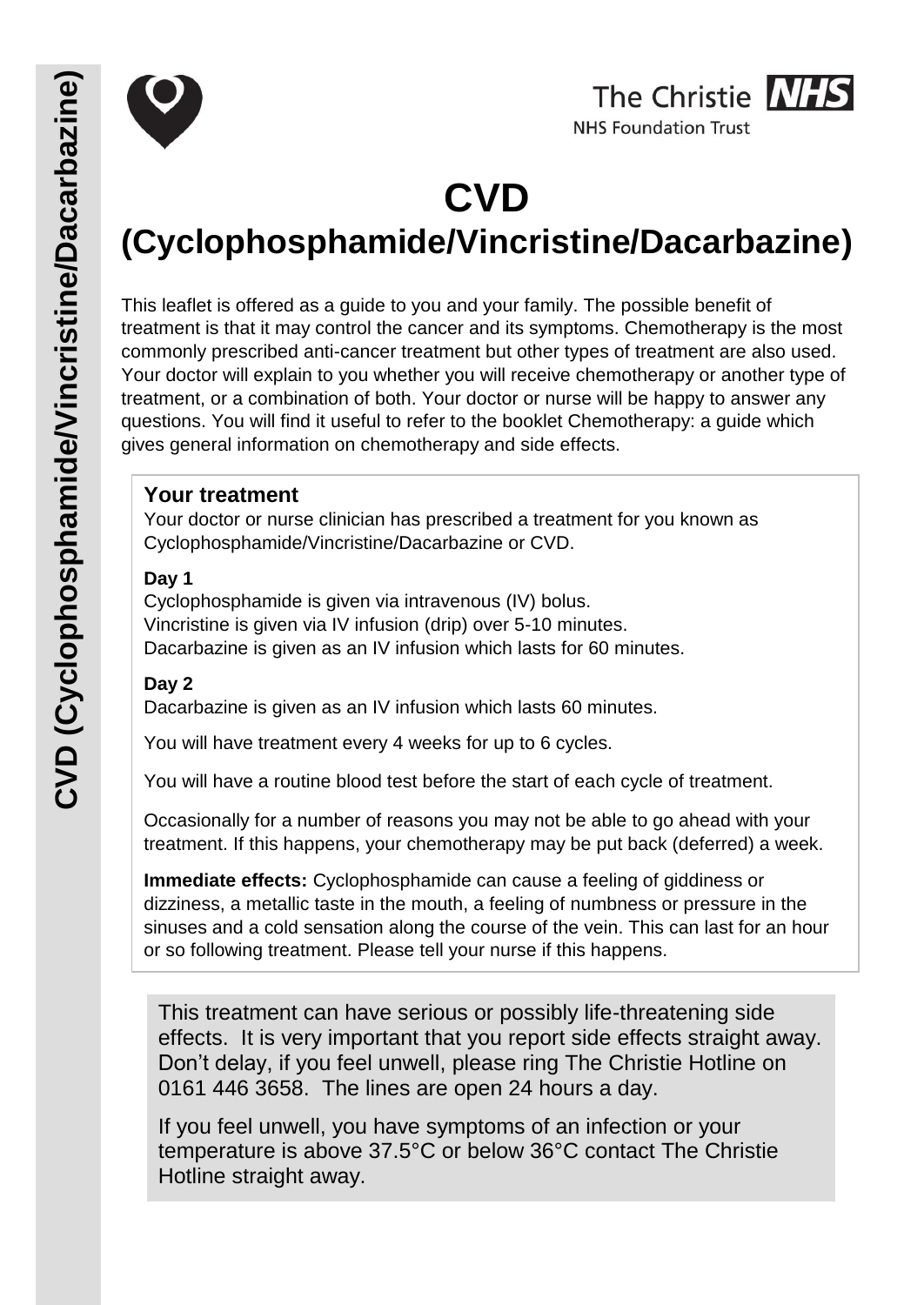#### **Increased risk of serious infection**

You are vulnerable to infection while you are having chemotherapy. Minor infections can become life-threatening in a matter of hours if left untreated. Symptoms of infection include fever, shivering, sweats, sore throat, diarrhoea, discomfort when you pass urine, cough or breathlessness. We recommend that you use a digital thermometer so you can check your temperature. You can buy one from your local chemist.

#### **Herbal medicine**

Some herbal medicine including St John's Wort can affect the chemotherapy. You should let your doctor or nurse know if you are taking any herbal medication, complementary or alternative medicines, including vitamins, minerals and medicines purchased over-the-counter.

### **Possible side effects**

Chemotherapy can cause many different side effects. Some are more likely to occur than others. Everyone is different and not everyone gets all the side effects. Most side effects are usually temporary, but in some rare cases they can be life-threatening. It is important to tell your hospital doctor or nurse about any side effects so they can be monitored and, where possible, treated.

#### **Common side effects (more than 1 in 10)**

#### **Anaemia (low number of red blood cells)**

While having this treatment you may become anaemic. This may make you feel tired and breathless. Let your doctor or nurse know if these symptoms are a problem. You may need a blood transfusion.

#### **Bruising or bleeding**

This treatment can reduce the production of platelets which help the blood clot. Let your doctor know if you have any unexplained bruising or bleeding, such as nosebleeds, bloodspots or rashes on the skin, and bleeding gums. You may need a platelet transfusion.

#### **Fatigue (tiredness)**

Some chemotherapy regimens may make you feel tired and lacking in energy. It can be frustrating when you feel unable to cope with routine tasks. If you do feel tired, take rest and get help with household chores. If necessary, take time off work. Gentle exercise such as walking can be beneficial.

#### **Vein pain**

This chemotherapy can cause pain along the vein during and after treatment. This should only be temporary, but contact your hospital doctor or nurse if this becomes severe.

#### **Loss of appetite**

Your appetite may be reduced. A dietitian or specialist nurse at The Christie can give you advice and tips on boosting appetite, coping with eating difficulties and maintaining weight. Ask staff for a copy of 'Eating – help yourself'.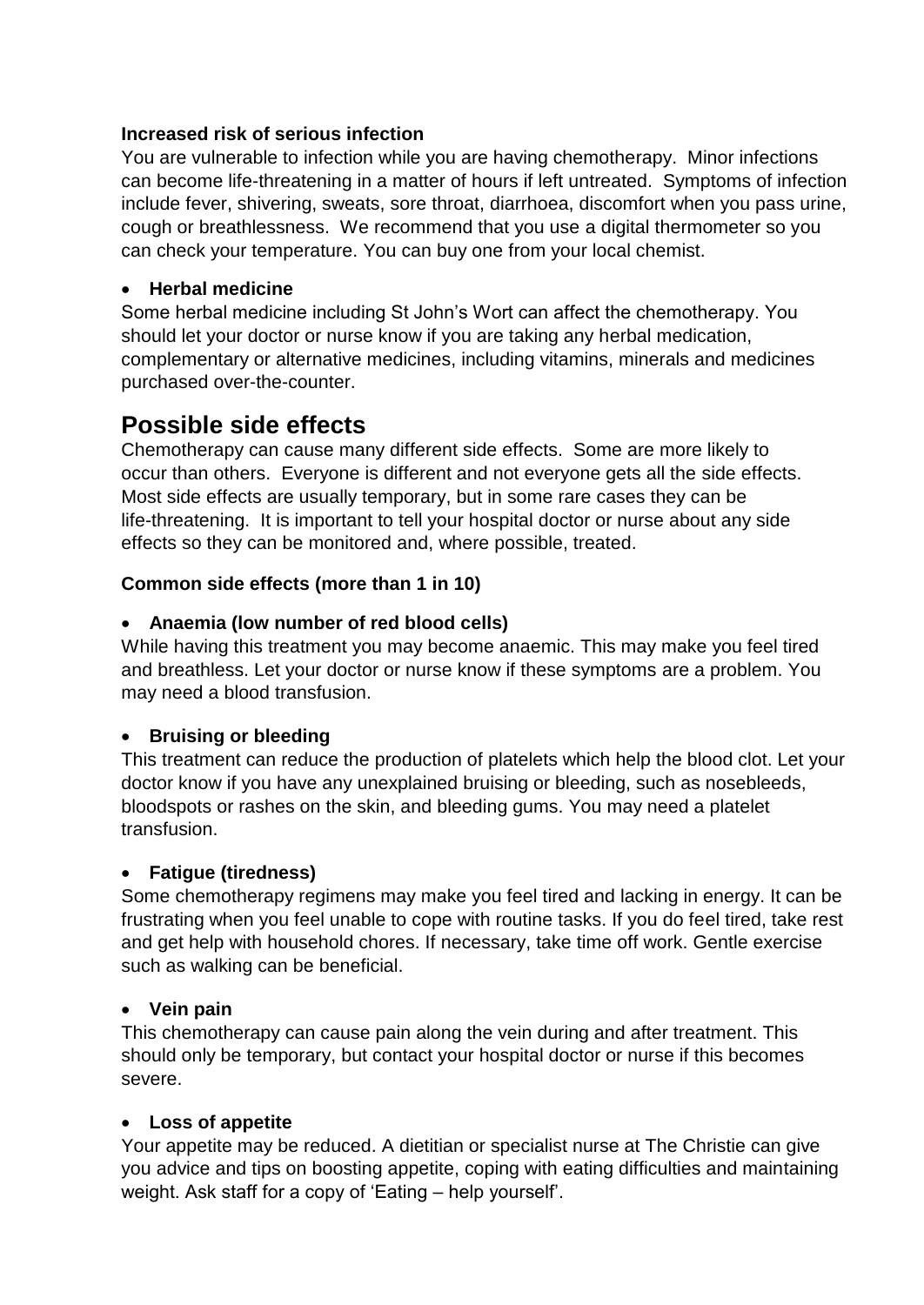#### **Irritation of the bladder**

Cyclophosphamide may irritate your bladder. It is important to drink as much fluid as you can (up to two litres a day) on the days you have the cyclophosphamide and the day afterwards to help prevent this. Tell your doctor if you have any discomfort when you pass urine.

#### **Nausea and vomiting (sickness)**

The severity of this varies from person to person. Anti-sickness medication may be given along with your chemotherapy to prevent this. You may also be given anti-sickness tablets to take at home. If you continue to feel or be sick, contact your GP or The Christie, because your anti-sickness medication may need to be changed or increased.

#### **Tingling and numbness in the fingers and toes**

This is usually only mild and temporary. Please report these symptoms to your doctor on your next hospital visit. Rarely, this may be permanent.

#### **Steroid side-effects**

Your dexamethasone tablets (taken to help prevent sickness) should be taken with food as they may cause indigestion. They may also increase your appetite. It is better to take them earlier in the day, for example, with breakfast and lunch, since they can make you feel more alert and prevent sleep.

These dexamethasone tablets can alter your mood causing you to feel low, irritable or agitated. Please tell the doctor at your next clinic visit if this is a problem.

#### **Uncommon side effects (less than 1 in 10)**

#### **Sore mouth**

Your mouth may become sore or dry, or you may notice small mouth ulcers during this treatment. Drinking plenty of fluids and cleaning your teeth regularly and gently with a soft toothbrush can help to reduce the risk of this happening. We can prescribe a mouthwash for you to use during treatment. You can dilute this with water if your mouth is sore. Ask your doctor or nurse for further advice. There is also general mouth care information in the chemotherapy booklet. If you continue to have a sore mouth, please contact The Christie Hotline.

Occasionally during treatment you may experience a strange taste sometimes described as metallic or bitter. A strongly flavoured sweet or mint will help to disguise this.

#### **Diarrhoea**

If this becomes a problem while you are having treatment, anti-diarrhoea tablets can be bought from a pharmacy or prescribed by your GP for a temporary period until this is resolved. If the problem persists contact The Christie. If you develop severe diarrhoea, it is important to contact The Christie straight away as this may be a sign of a serious infection. Don't delay.

#### **Constipation**

This occasionally occurs with the drug vincristine. It is important to drink plenty of fluids and eat foods high in fibre. If you feel constipated tell your doctor who may prescribe a suitable laxative. Ask the staff for a copy of 'Eating: Help Yourself' which has useful ideas about diet when you are having treatment.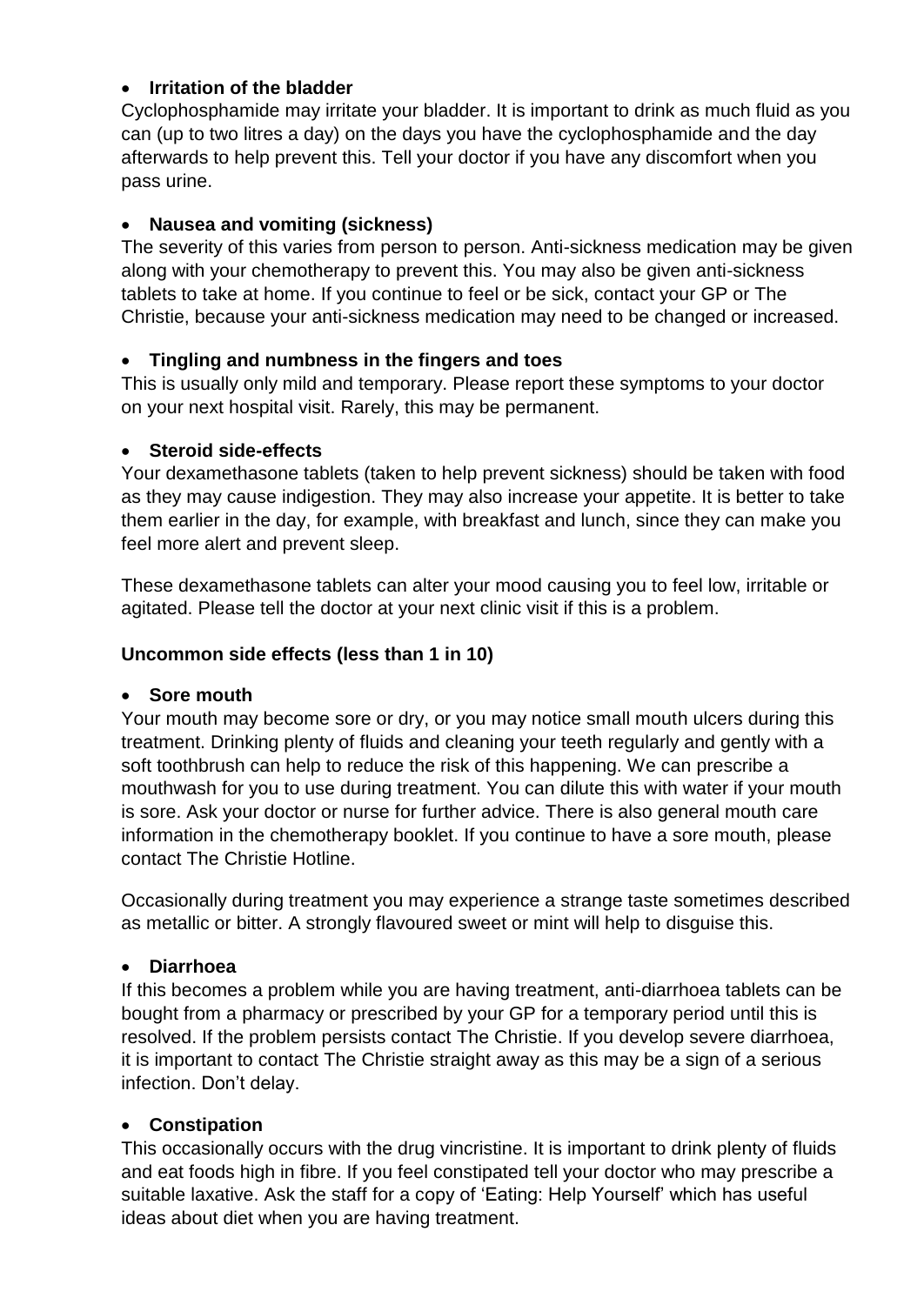#### **Flu-like symptoms**

Some chemotherapy may cause flu-like symptoms such as aches and pains and shivering about 3 to 5 hours after it is given. These symptoms are temporary and should go within 12 to 24 hours. Paracetamol will help. If your symptoms are particularly severe, tell your doctor on your next visit.

#### **Hair loss**

Some hair loss may occur during treatment. It is advisable to avoid perms, colours, use of hot brushes and vigorous, frequent washing that could increase hair loss. Please remember that this is a temporary side-effect and your hair will grow back when your treatment is completed. If you would like an appointment with the wig service, this can be arranged for you. Ask the staff for a copy of the 'Wig Fitting Service at The Christie'.

#### **Sensitivity to the sun**

Some chemotherapy can make your skin more sensitive to the sun than usual. Sit in the shade, avoid too much sun and use a sunblock cream.

#### **Hyperpigmentation**

Your skin may appear darker in colour or lightly tanned, especially around the joints. This is known as hyperpigmentation. Asian and African-Caribbean people may develop noticeable light patches on their skin. The skin will return to normal when treatment is finished.

#### **Rare side effects (less than 1 in 100)**

#### **Immediate allergic reactions**

Ask the staff for help if you notice any of the following:

- Some people have hot flushes when the drugs are being given.
- Fevers and chills: back pain, shortness of breath, headaches and swelling of the face may occur during the time the drug is being given. If this happens please tell the staff straightaway. Your doctor may prescribe a drug that can help to reduce these side effects and, if necessary, we can give you this before your next treatment.
- **Extravasation** is when chemotherapy leaks outside the vein. If you develop redness, soreness or pain at the injection site at any time, please let us know straightaway.

#### **Kidney function**

Some chemotherapy can affect your kidneys. We will monitor how your kidneys are working while you are having treatment.

#### **Serious and potentially life threatening side effects**

In a small proportion of patients chemotherapy can result in very severe side effects which may rarely result in death. The team caring for you will discuss the risk of these side effects with you.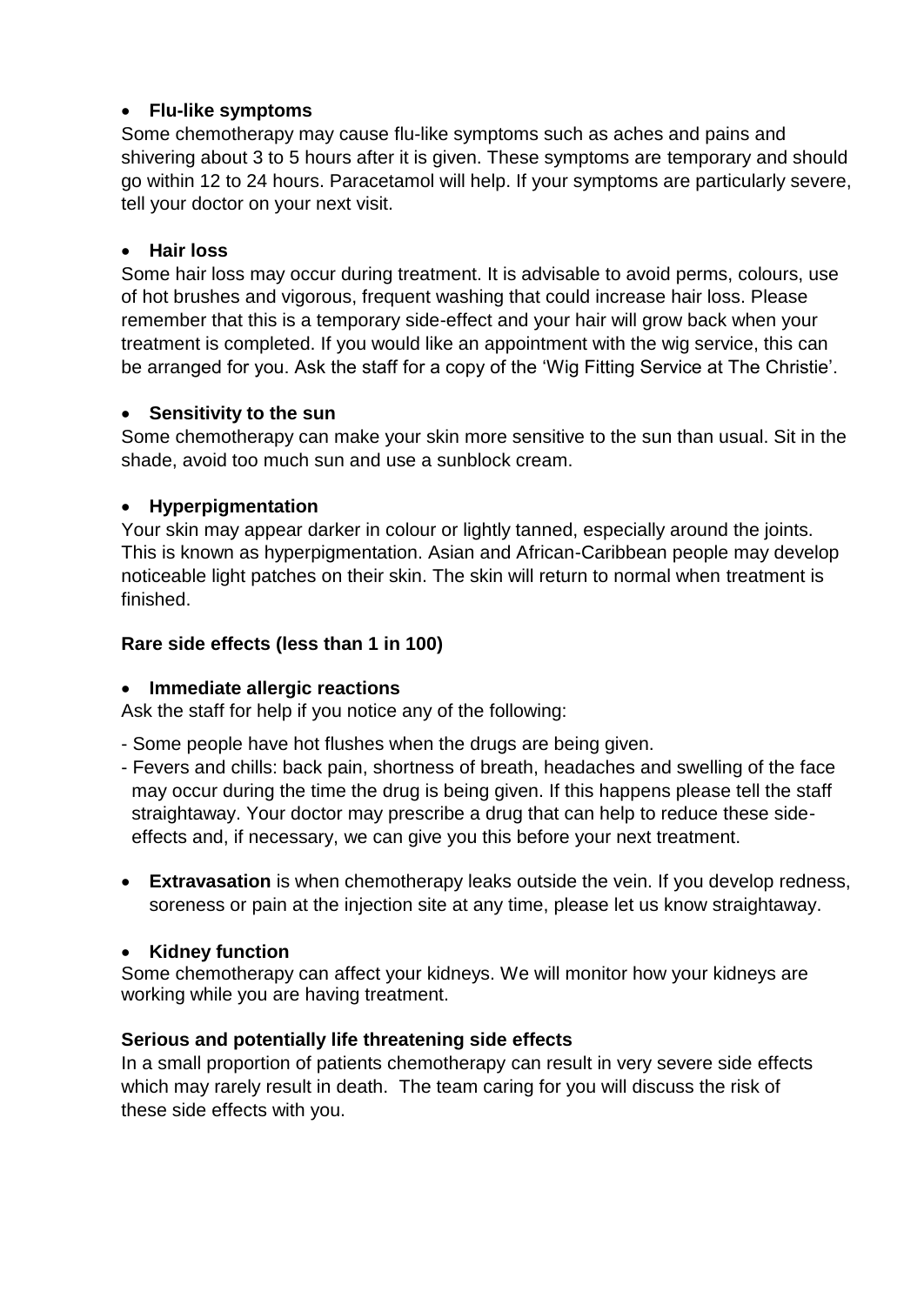## **Sex, contraception & fertility**

**Protecting your partner and contraception:** We recommend that you or your partner use a condom during sexual intercourse while you are having the course of chemotherapy. Chemotherapy is dangerous to unborn babies and this will also protect you and your partner from any chemotherapy drugs that may be present in semen and in the vagina. If you suspect that you may be pregnant please tell your doctor immediately.

**Fertility:** This chemotherapy may affect your ability to have children. Your doctor or nurse should have discussed this with you. If not, please ask them before you start treatment.

## **Late side effects**

Some side effects may become evident only after a number of years. In reaching any decision with you about treatment, the potential benefit you receive from treatment will be weighed against the risks of serious long term side effects to the heart, lungs, kidneys and bone marrow. With some drugs there is also a small but definite risk of developing another cancer. If any of these problems specifically applies to you, the doctor will discuss these with you and note this on your consent form.

#### **Contacts**

If you have any general questions or concerns about your treatment, please ring the area where you are having treatment:

- Administration enquiries 0161 918 7606/7610
- Chemotherapy nurse: 0161 918 7171
- Clinical trials unit 0161 918 7663

For advice ring The Christie Hotline on 0161 446 3658 (24 hours)

Your consultant is: .....................................................................

Your hospital number is: ...........................................................

Your key worker is: ....................................................................